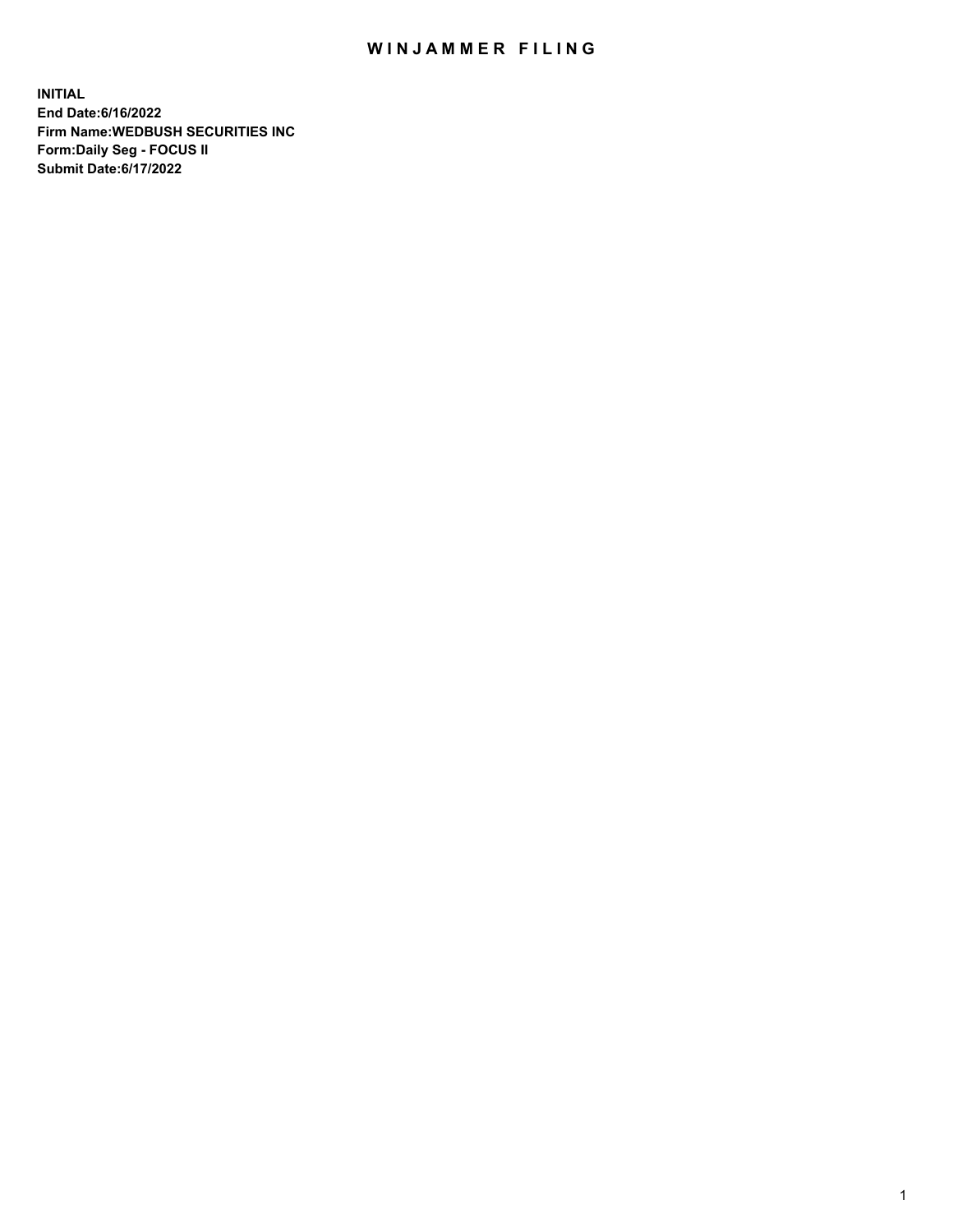**INITIAL End Date:6/16/2022 Firm Name:WEDBUSH SECURITIES INC Form:Daily Seg - FOCUS II Submit Date:6/17/2022 Daily Segregation - Cover Page**

| Name of Company                                                                                                                                                                                                                                                                                                                | <b>WEDBUSH SECURITIES INC</b>                                       |
|--------------------------------------------------------------------------------------------------------------------------------------------------------------------------------------------------------------------------------------------------------------------------------------------------------------------------------|---------------------------------------------------------------------|
| <b>Contact Name</b>                                                                                                                                                                                                                                                                                                            | <b>Kevin Wirth</b>                                                  |
| <b>Contact Phone Number</b>                                                                                                                                                                                                                                                                                                    | 312-784-0475                                                        |
| <b>Contact Email Address</b>                                                                                                                                                                                                                                                                                                   | kevin.wirth@wedbush.com                                             |
| FCM's Customer Segregated Funds Residual Interest Target (choose one):<br>a. Minimum dollar amount: ; or<br>b. Minimum percentage of customer segregated funds required:% ; or<br>c. Dollar amount range between: and; or<br>d. Percentage range of customer segregated funds required between:% and%.                         | <u>19,000,000</u><br>$\overline{\mathbf{0}}$<br>00<br>00            |
| FCM's Customer Secured Amount Funds Residual Interest Target (choose one):<br>a. Minimum dollar amount: ; or<br>b. Minimum percentage of customer secured funds required:%; or<br>c. Dollar amount range between: and; or<br>d. Percentage range of customer secured funds required between:% and%.                            | 1,000,000<br>$\overline{\mathbf{0}}$<br><u>00</u><br>0 <sub>0</sub> |
| FCM's Cleared Swaps Customer Collateral Residual Interest Target (choose one):<br>a. Minimum dollar amount: ; or<br>b. Minimum percentage of cleared swaps customer collateral required:% ; or<br>c. Dollar amount range between: and; or<br>d. Percentage range of cleared swaps customer collateral required between:% and%. | $\overline{\mathbf{0}}$<br>$\overline{\mathbf{0}}$<br>00<br>00      |

Attach supporting documents CH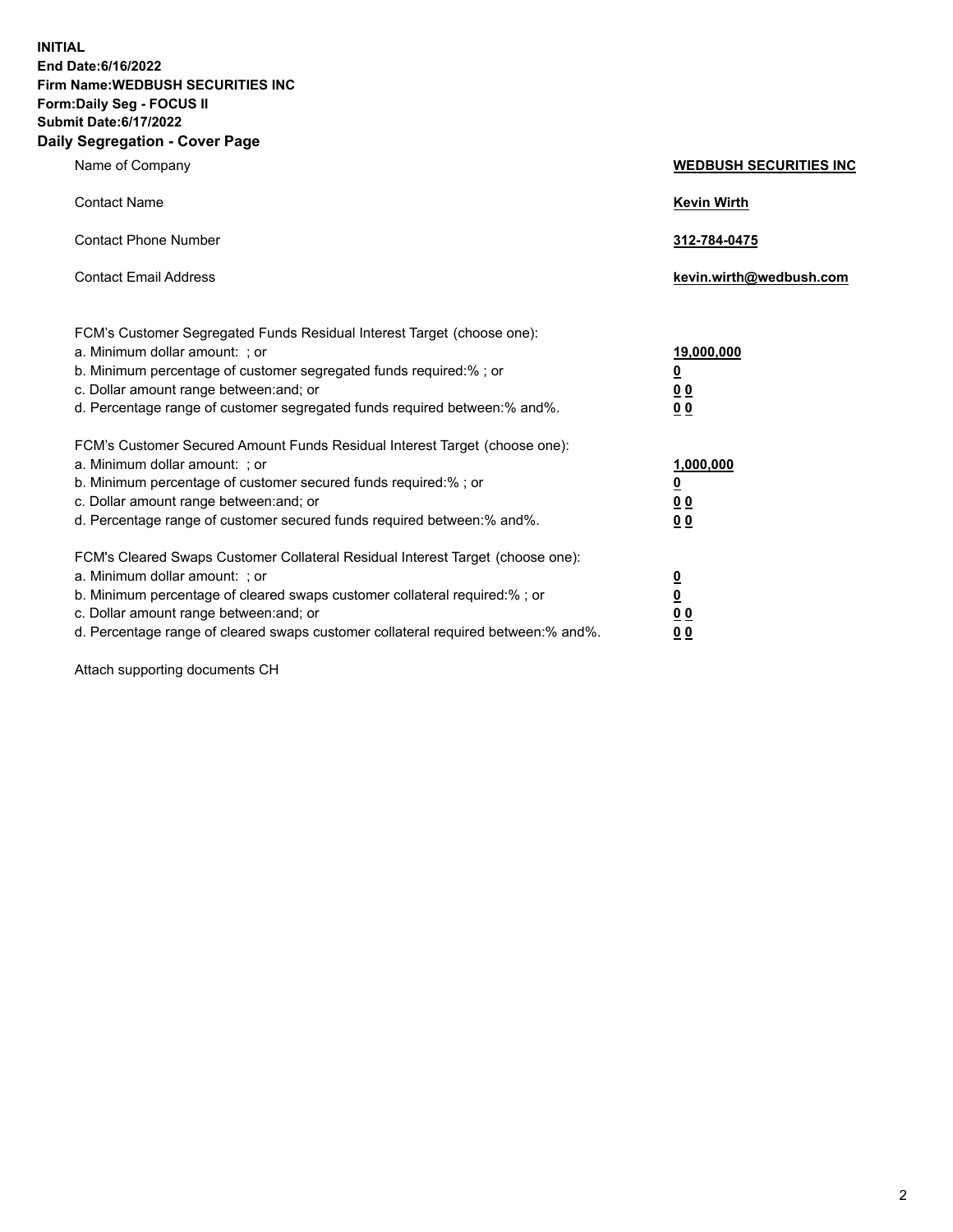**INITIAL End Date:6/16/2022 Firm Name:WEDBUSH SECURITIES INC Form:Daily Seg - FOCUS II Submit Date:6/17/2022 Daily Segregation - Secured Amounts**

|     | Daily Ocglegation - Occuled Anioants                                                        |                                    |
|-----|---------------------------------------------------------------------------------------------|------------------------------------|
|     | Foreign Futures and Foreign Options Secured Amounts                                         |                                    |
|     | Amount required to be set aside pursuant to law, rule or regulation of a foreign            | $0$ [7305]                         |
|     | government or a rule of a self-regulatory organization authorized thereunder                |                                    |
| 1.  | Net ledger balance - Foreign Futures and Foreign Option Trading - All Customers             |                                    |
|     | A. Cash                                                                                     | 42,624,025 [7315]                  |
|     | B. Securities (at market)                                                                   | $0$ [7317]                         |
| 2.  | Net unrealized profit (loss) in open futures contracts traded on a foreign board of trade   | 3,095,546 [7325]                   |
| 3.  | Exchange traded options                                                                     |                                    |
|     | a. Market value of open option contracts purchased on a foreign board of trade              | $3,505$ [7335]                     |
|     | b. Market value of open contracts granted (sold) on a foreign board of trade                | $-37,519$ [7337]                   |
| 4.  | Net equity (deficit) (add lines 1. 2. and 3.)                                               | 45,685,557 [7345]                  |
| 5.  | Account liquidating to a deficit and account with a debit balances - gross amount           | 11,747 [7351]                      |
|     | Less: amount offset by customer owned securities                                            | 0 [7352] 11,747 [7354]             |
| 6.  | Amount required to be set aside as the secured amount - Net Liquidating Equity              | 45,697,304 [7355]                  |
|     | Method (add lines 4 and 5)                                                                  |                                    |
| 7.  | Greater of amount required to be set aside pursuant to foreign jurisdiction (above) or line | 45,697,304 [7360]                  |
|     | 6.                                                                                          |                                    |
|     | FUNDS DEPOSITED IN SEPARATE REGULATION 30.7 ACCOUNTS                                        |                                    |
| 1.  | Cash in banks                                                                               |                                    |
|     | A. Banks located in the United States                                                       | 15,199,468 [7500]                  |
|     | B. Other banks qualified under Regulation 30.7                                              | 2,547,565 [7520] 17,747,033 [7530] |
| 2.  | Securities                                                                                  |                                    |
|     | A. In safekeeping with banks located in the United States                                   | $0$ [7540]                         |
|     | B. In safekeeping with other banks qualified under Regulation 30.7                          | 0 [7560] 0 [7570]                  |
| 3.  | Equities with registered futures commission merchants                                       |                                    |
|     | A. Cash                                                                                     | 22,680,949 [7580]                  |
|     | <b>B.</b> Securities                                                                        | $0$ [7590]                         |
|     | C. Unrealized gain (loss) on open futures contracts                                         | $0$ [7600]                         |
|     | D. Value of long option contracts<br>E. Value of short option contracts                     | $0$ [7610]                         |
| 4.  | Amounts held by clearing organizations of foreign boards of trade                           | 0 [7615] 22,680,949 [7620]         |
|     | A. Cash                                                                                     | 10,006,484 [7640]                  |
|     | <b>B.</b> Securities                                                                        | $0$ [7650]                         |
|     | C. Amount due to (from) clearing organization - daily variation                             | $0$ [7660]                         |
|     | D. Value of long option contracts                                                           | $0$ [7670]                         |
|     | E. Value of short option contracts                                                          | 0 [7675] 10,006,484 [7680]         |
| 5.  | Amounts held by members of foreign boards of trade                                          |                                    |
|     | A. Cash                                                                                     | 320,130 [7700]                     |
|     | <b>B.</b> Securities                                                                        | <u>0</u> [7710]                    |
|     | C. Unrealized gain (loss) on open futures contracts                                         | $0$ [7720]                         |
|     | D. Value of long option contracts                                                           | 3,505 [7730]                       |
|     | E. Value of short option contracts                                                          | -37,519 [7735] 286,116 [7740]      |
| 6.  | Amounts with other depositories designated by a foreign board of trade                      | 0 [7760]                           |
| 7.  | Segregated funds on hand                                                                    | $0$ [7765]                         |
| 8.  | Total funds in separate section 30.7 accounts                                               | 50,720,582 [7770]                  |
| 9.  | Excess (deficiency) Set Aside for Secured Amount (subtract line 7 Secured Statement         | 5,023,278 [7380]                   |
|     | Page 1 from Line 8)                                                                         |                                    |
| 10. | Management Target Amount for Excess funds in separate section 30.7 accounts                 | 1,000,000 [7780]                   |
| 11. | Excess (deficiency) funds in separate 30.7 accounts over (under) Management Target          | 4,023,278 [7785]                   |
|     |                                                                                             |                                    |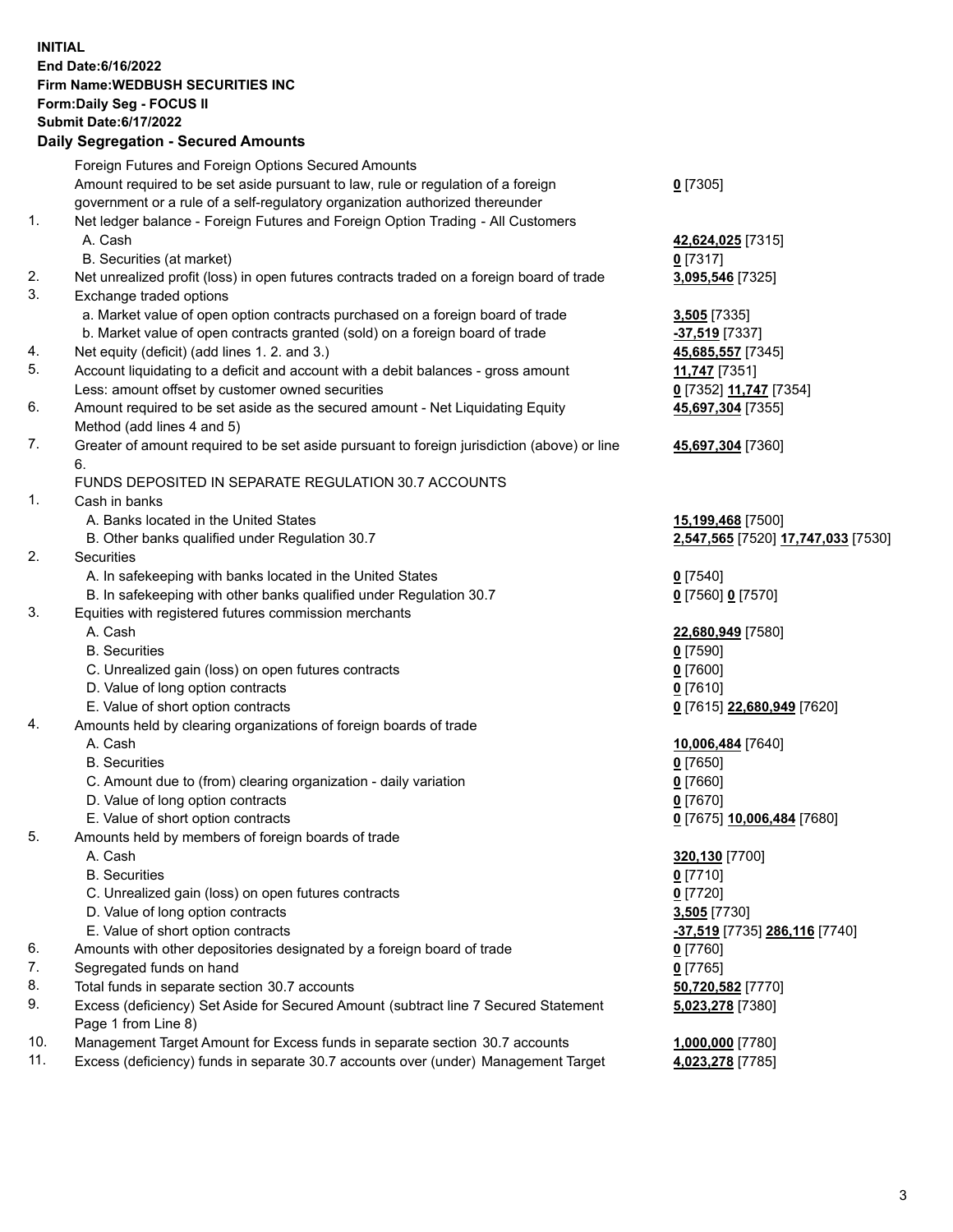|                | <b>INITIAL</b><br>End Date: 6/16/2022                                                       |                                  |
|----------------|---------------------------------------------------------------------------------------------|----------------------------------|
|                | <b>Firm Name: WEDBUSH SECURITIES INC</b>                                                    |                                  |
|                | Form: Daily Seg - FOCUS II                                                                  |                                  |
|                | <b>Submit Date:6/17/2022</b>                                                                |                                  |
|                | Daily Segregation - Segregation Statement                                                   |                                  |
|                | SEGREGATION REQUIREMENTS(Section 4d(2) of the CEAct)                                        |                                  |
| $\mathbf{1}$ . | Net ledger balance                                                                          |                                  |
|                | A. Cash                                                                                     | 1,316,103,575 [7010]             |
|                | B. Securities (at market)                                                                   | 197,936,580 [7020]               |
| 2.             | Net unrealized profit (loss) in open futures contracts traded on a contract market          | 1,297,934,708 [7030]             |
| 3.             | Exchange traded options                                                                     |                                  |
|                | A. Add market value of open option contracts purchased on a contract market                 | 7,231,668,260 [7032]             |
|                | B. Deduct market value of open option contracts granted (sold) on a contract market         | -5,091,908,854 [7033]            |
| 4.             | Net equity (deficit) (add lines 1, 2 and 3)                                                 | 4,951,734,269 [7040]             |
| 5.             | Accounts liquidating to a deficit and accounts with                                         |                                  |
|                | debit balances - gross amount                                                               | 10,470,515 [7045]                |
| 6.             | Less: amount offset by customer securities                                                  | -9,940,005 [7047] 530,510 [7050] |
|                | Amount required to be segregated (add lines 4 and 5)<br><b>FUNDS IN SEGREGATED ACCOUNTS</b> | 4,952,264,779 [7060]             |
| 7.             | Deposited in segregated funds bank accounts                                                 |                                  |
|                | A. Cash                                                                                     | 969,579,999 [7070]               |
|                | B. Securities representing investments of customers' funds (at market)                      | $0$ [7080]                       |
|                | C. Securities held for particular customers or option customers in lieu of cash (at         | 479,446 [7090]                   |
|                | market)                                                                                     |                                  |
| 8.             | Margins on deposit with derivatives clearing organizations of contract markets              |                                  |
|                | A. Cash                                                                                     | 931,069,077 [7100]               |
|                | B. Securities representing investments of customers' funds (at market)                      | 748,195,695 [7110]               |
|                | C. Securities held for particular customers or option customers in lieu of cash (at         | 193,666,326 [7120]               |
|                | market)                                                                                     |                                  |
| 9.             | Net settlement from (to) derivatives clearing organizations of contract markets             | 10,459,917 [7130]                |
| 10.            | Exchange traded options                                                                     |                                  |
|                | A. Value of open long option contracts                                                      | 7,231,668,260 [7132]             |
|                | B. Value of open short option contracts                                                     | <u>-5,091,908,854</u> [7133]     |
| 11.            | Net equities with other FCMs                                                                |                                  |
|                | A. Net liquidating equity                                                                   | $0$ [7140]                       |
|                | B. Securities representing investments of customers' funds (at market)                      | <u>0</u> [7160]                  |
|                | C. Securities held for particular customers or option customers in lieu of cash (at         | $0$ [7170]                       |
|                | market)                                                                                     |                                  |
| 12.            | Segregated funds on hand                                                                    | 3,790,808 [7150]                 |
| 13.            | Total amount in segregation (add lines 7 through 12)                                        | 4,997,000,674 [7180]             |
| 14.            | Excess (deficiency) funds in segregation (subtract line 6 from line 13)                     | 44,735,895 [7190]                |
| 15.            | Management Target Amount for Excess funds in segregation                                    | 19,000,000 [7194]                |
| 16.            | Excess (deficiency) funds in segregation over (under) Management Target Amount              | 25,735,895 [7198]                |

16. Excess (deficiency) funds in segregation over (under) Management Target Amount Excess